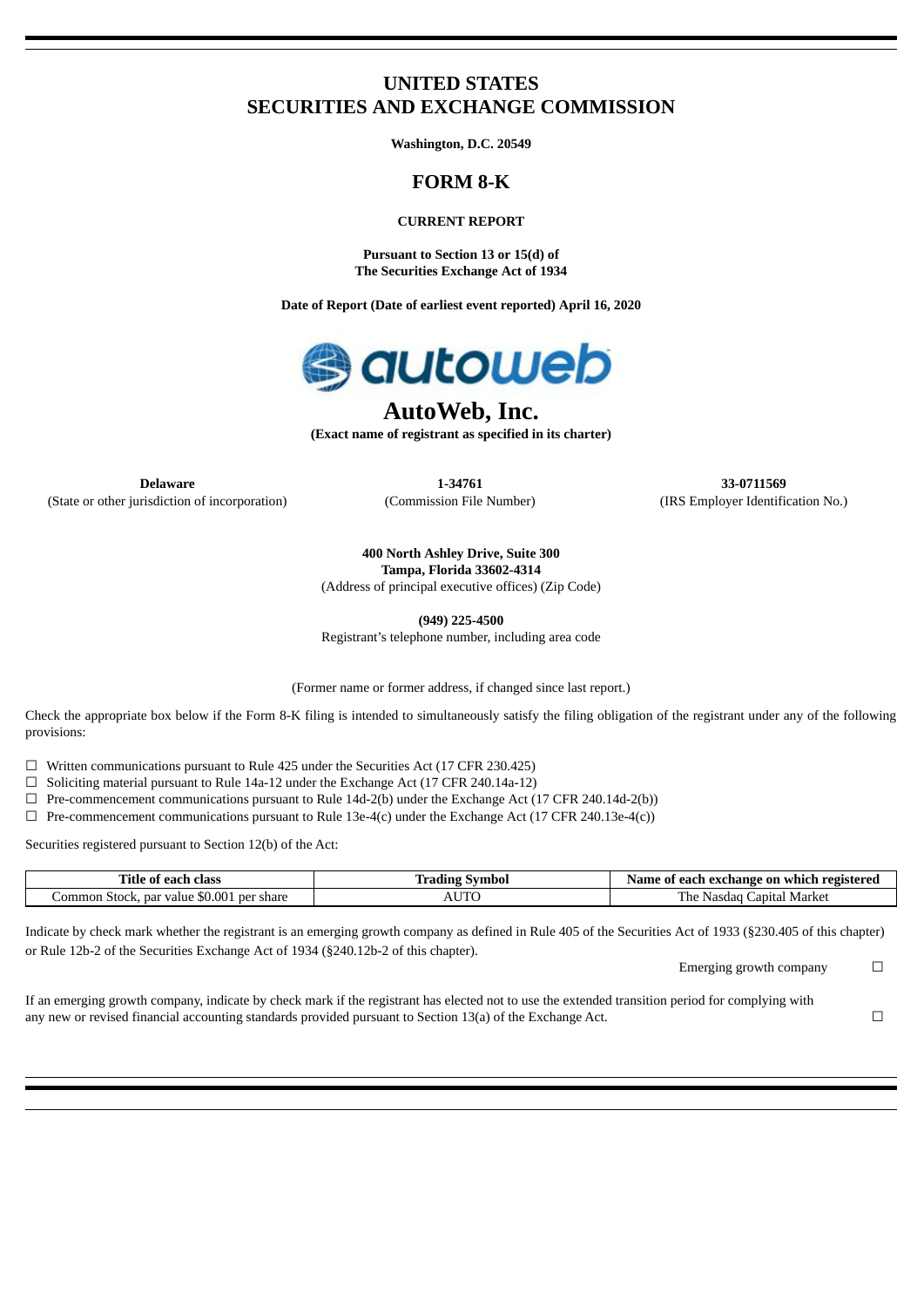### **Item 1.01 Entry into a Material Definitive Agreement.**

The information set forth below under Item 2.03 is hereby incorporated by reference into this Item 1.01.

### **Item 2.03 Creation of a Direct Financial Obligation or an Obligation under an Off-Balance Sheet Arrangement of a Registrant.**

On April 16, 2020, AutoWeb, Inc. ("**Company**") received a loan in the amount of approximately \$1.38 million from PNC Bank, N.A. ("**Loan**"), pursuant to the Paycheck Protection Program ("**PPP**") administered by the United States Small Business Administration ("**SBA**") under the Coronavirus Aid, Relief, and Economic Security Act ("**CARES Act**").

The Loan was granted pursuant to a Paycheck Protection Program Term Note dated April 16, 2020, issued by the Company ("**PPP Note**"). The PPP Note matures on April 16, 2022, and bears interest at a rate of 1.00% per annum. Principal and accrued interest are payable monthly in equal installments commencing November 15, 2020 and continuing through the maturity date, unless the Loan is forgiven as described below. The PPP Note may be prepaid at any time prior to maturity with no prepayment penalties and contains customary events of default relating to, among other things, payment defaults and breaches of representations and warranties. Loan proceeds may only be used to retain workers and maintain payroll or make mortgage interest, lease and utility payments. However, at least 75 percent of the Loan proceeds must be used for payroll expenses.

All or a portion of the Loan may be forgiven based on the sum of documented payroll costs, covered lease payments, covered mortgage interest and covered utilities during the eight-week period beginning on the date of loan approval. For purposes of the CARES Act, payroll costs exclude compensation of an individual employee in excess of \$100,000, prorated annually. Not more than 25% of the forgiven amount may be for non-payroll costs. Forgiveness is reduced if full-time headcount declines, or if salaries and wages for employees with salaries of \$100,000 or less annually are reduced by more than 25%. In the event the Loan, or any portion thereof, is forgiven pursuant to the PPP, the amount forgiven is applied to outstanding principal.

The Company intends to use all proceeds from the Loan to retain employees, maintain payroll and make lease, mortgage interest and utility payments.

The foregoing description of the Note does not purport to be complete and is qualified in its entirety by reference to its full text, a copy of which is attached as Exhibit 10.1 and incorporated herein by reference.

### **Item 7.01 Regulation FD Disclosure.**

The information set forth above under Item 2.03 is hereby incorporated by reference into this Item 7.01.

On April 17, 2020, the Company issued a press release announcing that it had entered into the Loan. The press release is attached to this Current Report on Form 8-K as Exhibit 99.1.

In accordance with General Instruction B.2 of Form 8-K, the information under this Item 7.01, including Exhibit 99.1, shall not be deemed "filed" for the purposes of Section 18 of the Exchange Act or otherwise subject to the liabilities of that section, nor shall such information, including Exhibit 99.1, be deemed incorporated by reference in any filing under the Securities Act or the Securities Exchange Act, except as shall be expressly set forth by specific reference in such filing.

The statements contained in this Current Report on Form 8-K that are not historical facts are forward-looking statements under the federal securities laws. Words such as "anticipates," "could," "may," "estimates," "expects," "projects," "intends," "pending," "plans," "believes," "will" and words of similar substance, or the negative of those words, used in connection with any discussion of future operations or financial performance identify forward-looking statements. In particular, statements regarding expectations and opportunities, new product expectations and capabilities, projections, statements regarding future events, and our outlook regarding our (i) in addition to the Company's previously announced cost reductions, the Company believes the increased liquidity resulting from the Loan will allow the Company to continue meeting its payroll needs and ensure that the Company's business remains fully operational; (ii) the Company will continue to meet the needs of our dealer and OEM customers; and (iii) the Company intends to use all proceeds from the Loan to retain employees, maintain payroll and make lease, mortgage interest and utility payments, are not guarantees of future performance and involve assumptions and risks and uncertainties that are difficult to predict. Actual outcomes and results may differ materially from what is expressed in, or implied by, these forward-looking statements. AutoWeb undertakes no obligation to update publicly any forward-looking statements, whether as a result of new information, future events or otherwise. Among the important factors that could cause actual results to differ materially from those expressed in, or implied by, the forward-looking statements are changes in general economic conditions; the financial condition of automobile manufacturers and dealers; disruptions in automobile production; changes in fuel prices; the economic impact of terrorist attacks, political revolutions or military actions; failure of our internet security measures; dealer attrition; pressure on dealer fees; increased or unexpected competition; the failure of new products and services to meet expectations; failure to retain key employees or attract and integrate new employees; actual costs and expenses exceeding charges taken by AutoWeb; changes in laws and regulations; costs of legal matters, including, defending lawsuits and undertaking investigations and related matters; and other matters disclosed in AutoWeb's filings with the Securities and Exchange Commission. Investors are strongly encouraged to review the Company's Annual Report on Form 10-K for the year ended December 31, 2019 and other filings with the Securities and Exchange Commission for a discussion of risks and uncertainties that could affect the business, operating results or financial condition of AutoWeb and the market price of the Company's stock.

## **Item 9.01 Financial Statements and Exhibits.**

(d) Exhibits

#### [10.1](#page-3-0) PPP Note dated as of April 16, 2020.

[99.1](#page-16-0) Press Release dated April 17, 2020.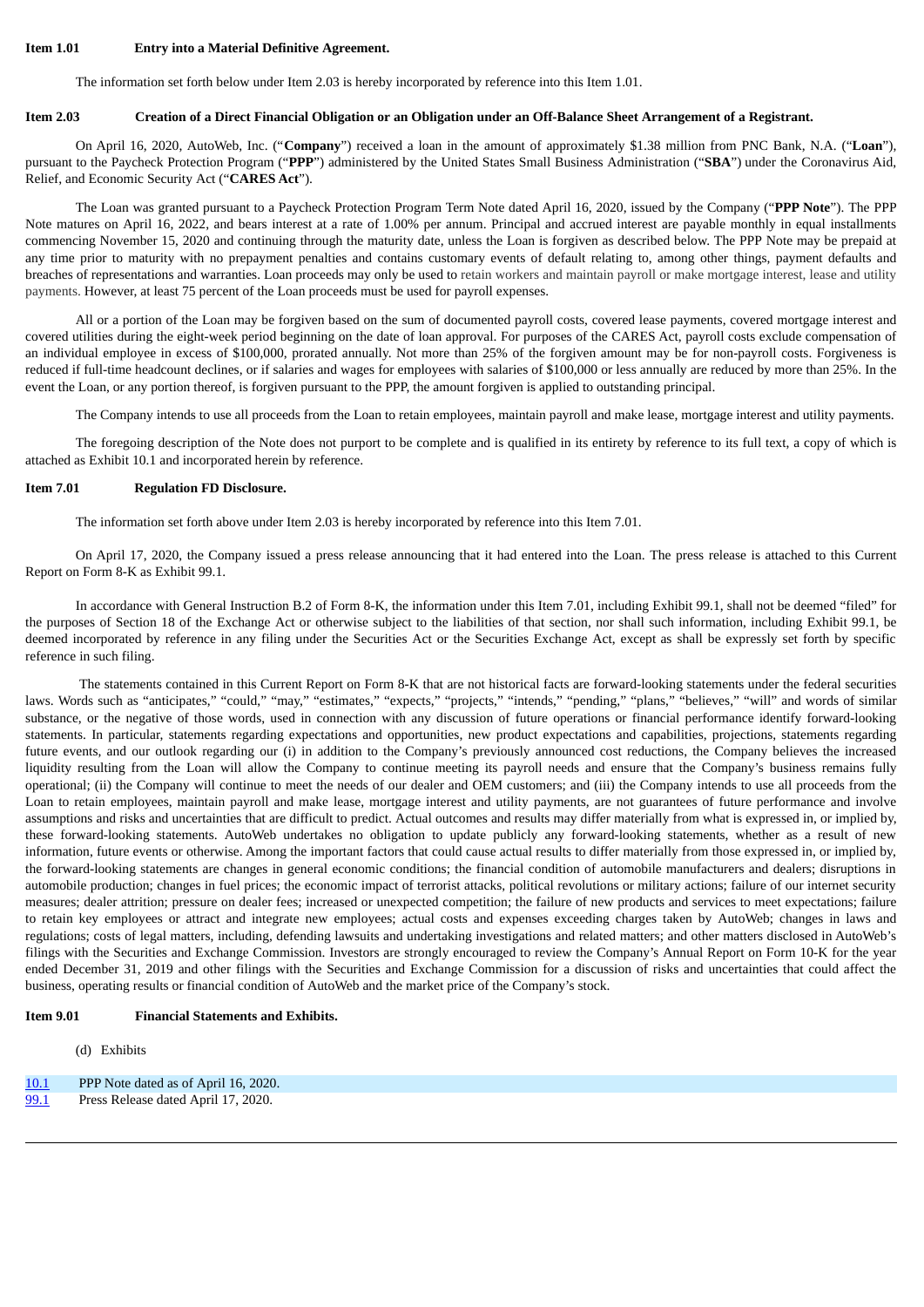# **SIGNATURES**

Pursuant to the requirements of the Securities Exchange Act of 1934, the registrant has duly caused this report to be signed on its behalf by the undersigned hereunto duly authorized.

Date: April 17, 2020

AUTOWEB, INC.

By: /s/ Glenn E. Fuller Glenn E. Fuller, Executive Vice President, Chief Legal Officer and Secretary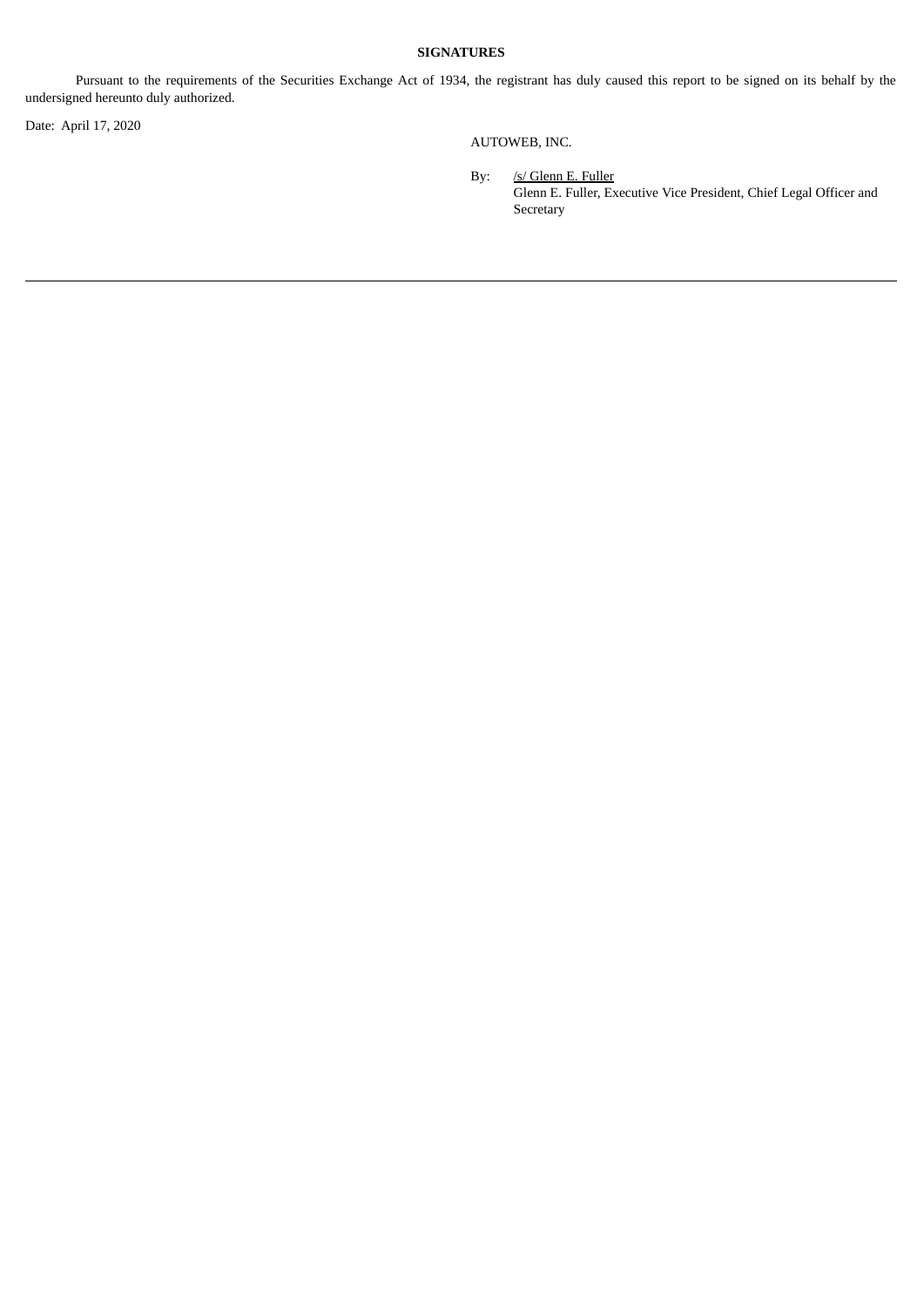# <span id="page-3-0"></span>**Paycheck Protection Program Term Note**





**FOR VALUE RECEIVED**, **AUTOWEB, INC.** (the "**Borrower**"), with an address at 18872 MACARTHUR BOULEVARD SUITE 200, IRVINE, CALIFORNIA 92612-1427, promises to pay to the order of **PNC BANK, NATIONAL ASSOCIATION** (the "**Bank**"), in lawful money of the United States of America in immediately available funds at its offices located at 222 Delaware Avenue, Wilmington, Delaware 19801, Attn: Business Banking, or at such other location as the Bank may designate from time to time, the principal sum of **\$1,383,990.00** (the "**Facility**"), together with interest accruing on the outstanding principal balance from the date hereof, all as provided below. This Note is being issued pursuant to the Coronavirus Aid, Relief, and Economic Security (CARES) Act's Paycheck Protection Program (the "**Program**").

**1. Rate of Interest.** Amounts outstanding under this Note will bear interest at a rate per annum ("**Fixed Rate**") which is at all times equal to 1.00%. Interest will be calculated based on the actual number of days that principal is outstanding over a year of 360 days. In no event will the rate of interest hereunder exceed the maximum rate allowed by law.

**2. Structure; Payment Terms.** During the period (the "**Deferral Period**") beginning on the date of this Note and ending on the 6 month anniversary of the date of this Note (the "**Deferral Expiration Date**"), interest on the outstanding principal balance will accrue at the Fixed Rate, but neither principal nor interest shall be due and payable during the Deferral Period. On the Deferral Expiration Date, the outstanding principal of the Facility that is not forgiven under the Program (the "**Conversion Balance**") shall convert to an amortizing term loan payable as set forth below.

On the 15th day of the 7th month following the date of this Note (the "**First Payment Date**"), all accrued interest that is not forgiven under the Program shall be due and payable. Additionally, on the First Payment Date, and continuing on the 15th day of each month thereafter until the 2<sup>nd</sup> anniversary of the date of this Note (the "**Maturity Date**"), equal installments of principal shall be due and payable, each in an amount determined by dividing the Conversion Balance by 18 (the "**Monthly Principal Amount**"). Interest shall be payable at the same times as the Monthly Principal Amount. Any outstanding principal and accrued interest shall be due and payable in full on the Maturity Date.

If any payment under this Note shall become due on a day other than a Business Day, such payment shall be made on the next succeeding Business Day and such extension of time shall be included in computing interest in connection with such payment. "**Business Day**" shall mean any day other than a Saturday or Sunday or a legal holiday on which commercial banks are authorized or required by law to be closed for business in the State of Delaware. The Borrower hereby authorizes the Bank to charge the Borrower's deposit account at the Bank for any payment when due. Payments received will be applied to charges, fees and expenses (including attorneys' fees), accrued interest and principal in any order the Bank may choose, in its sole discretion.

**3. Forgiveness of the Facility.** The Borrower may apply to the Bank for forgiveness of the amount due on this Facility in an amount based on the sum of the following costs incurred by the Borrower during the 8-week period beginning on the date of first disbursement of this Facility: (a) payroll costs; (b) any payment of interest on a covered mortgage obligation (which shall not include any prepayment of or payment of principal on a covered mortgage obligation); (c) any payment on a covered rent obligation; and (d) any covered utility payment.

The amount of forgiveness shall be calculated (and may be reduced) in accordance with the requirements of the Program, including the provisions of Section 1106 of the Coronavirus Aid, Relief, and Economic Security Act (CARES Act) (P.L. 116-136). Not more than 25% of the amount forgiven can be attributable to non-payroll costs. If the Borrower has received an EIDL (as defined in the attached Certification), the amount of such loan shall be subtracted from the loan forgiveness amount.

-1-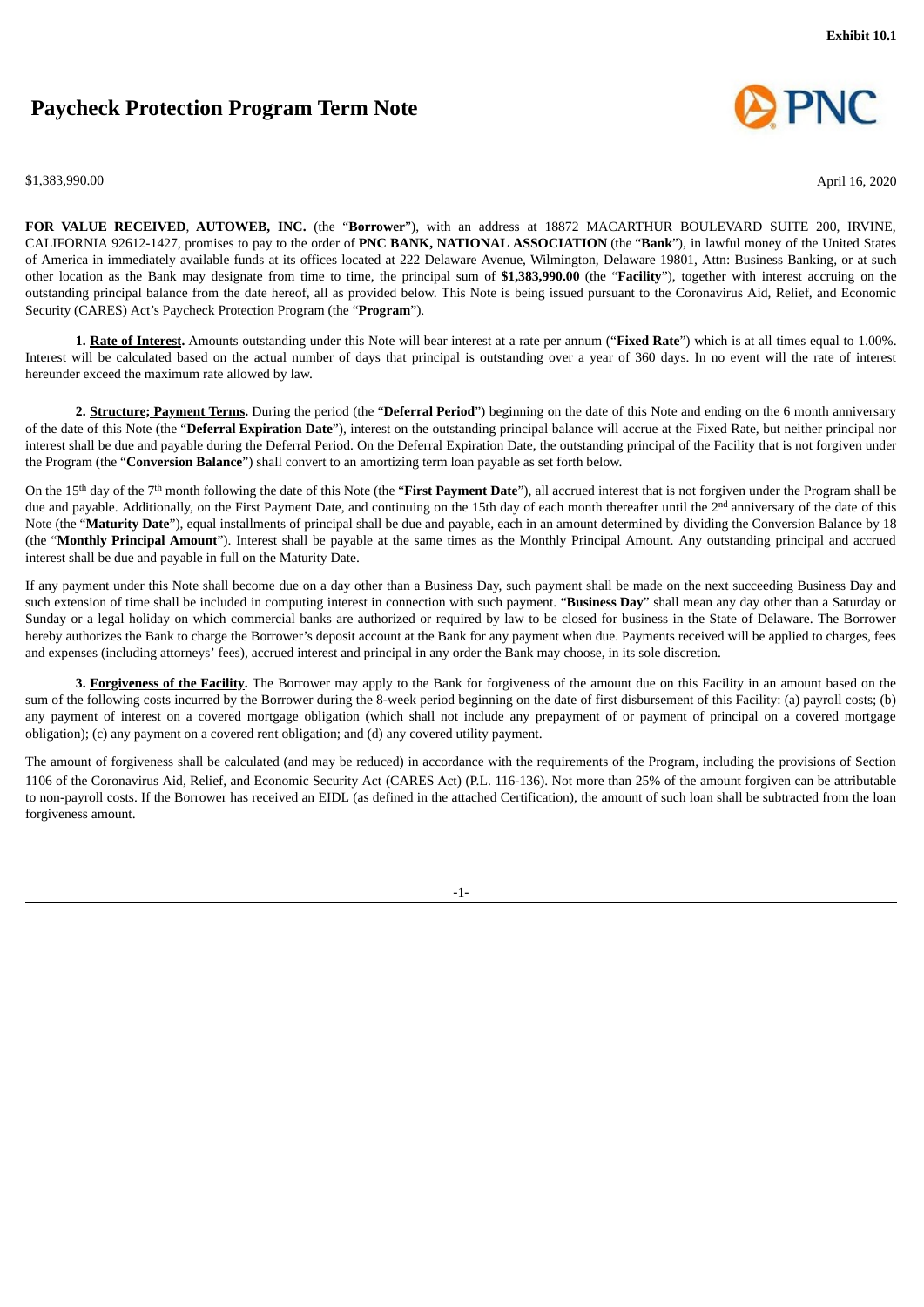**4. Late Payments; Default Rate.** If the Borrower fails to make any payment of principal, interest or other amount coming due pursuant to the provisions of this Note within fifteen (15) calendar days of the date due and payable, the Borrower also shall pay to the Bank a late charge equal to the lesser of five percent (5%) of the amount of such payment or \$100.00 (the "**Late Charge**"). Such fifteen (15) day period shall not be construed in any way to extend the due date of any such payment. Upon maturity, whether by acceleration, demand or otherwise, and at the Bank's option upon the occurrence of any Event of Default (as hereinafter defined) and during the continuance thereof, each advance outstanding under this Note shall bear interest at a rate per annum (based on the actual number of days that principal is outstanding over a year of 360 days) which shall be five percentage points (5.00%) in excess of the interest rate in effect from time to time under this Note but not more than the maximum rate allowed by law (the "**Default Rate**"). The Default Rate shall continue to apply whether or not judgment shall be entered on this Note. Both the Late Charge and the Default Rate are imposed as liquidated damages for the purpose of defraying the Bank's expenses incident to the handling of delinquent payments, but are in addition to, and not in lieu of, the Bank's exercise of any rights and remedies hereunder, under the other Loan Documents (as defined below) or under applicable law, and any fees and expenses of any agents or attorneys which the Bank may employ. In addition, the Default Rate reflects the increased credit risk to the Bank of carrying a loan that is in default. The Borrower agrees that the Late Charge and Default Rate are reasonable forecasts of just compensation for anticipated and actual harm incurred by the Bank, and that the actual harm incurred by the Bank cannot be estimated with certainty and without difficulty. As used in this Note, "**Loan Documents**" means, individually and collectively, this Note, together with all other agreements and documents executed and/or delivered in connection with this Note or referred to in this Note, as amended, modified or renewed from time to time.

**5. Prepayment.** The Borrower shall have the right to prepay any amounts outstanding under this Note at any time and from time to time, in whole or in part, without penalty.

**6. Increased Costs; Yield Protection.** On written demand, together with written evidence of the justification therefor, the Borrower agrees to pay the Bank all direct costs incurred, any losses suffered or payments made by the Bank as a result of any Change in Law (hereinafter defined), imposing any reserve, deposit, allocation of capital or similar requirement (including without limitation, Regulation D of the Board of Governors of the Federal Reserve System) on the Bank, its holding company or any of their respective assets relative to the Facility. "**Change in Law**" means the occurrence, after the date of this Note, of any of the following: (a) the adoption or taking effect of any law, rule, regulation or treaty, (b) any change in any law, rule, regulation or treaty or in the administration, interpretation, implementation or application thereof by any governmental authority or (c) the making or issuance of any request, rule, guideline or directive (whether or not having the force of law) by any governmental authority; provided that notwithstanding anything herein to the contrary,  $(x)$  the Dodd-Frank Wall Street Reform and Consumer Protection Act and all requests, rules, guidelines or directives thereunder or issued in connection therewith and (y) all requests, rules, guidelines or directives promulgated by the Bank for International Settlements, the Basel Committee on Banking Supervision (or any successor or similar authority) or the United States or foreign regulatory authorities, in each case pursuant to Basel III, shall in each case be deemed to be a "Change in Law", regardless of the date enacted, adopted or issued.

#### **7. Representations, Warranties and Covenants.**

(a) The Borrower hereby represents and warrants that, if not a natural person, the Borrower is duly organized, validly existing and in good standing under the laws of the state of its incorporation or organization and has the power and authority to own and operate its assets and to conduct its business as now or proposed to be carried on, and is duly qualified, licensed and in good standing to do business in all jurisdictions where its ownership of property or the nature of its business requires such qualification or licensing. The Borrower further hereby represents and warrants that it was duly organized, validly existing and in good standing as of February 15, 2020 and had employees for whom it paid salaries and payroll taxes or paid independent contractors, as reported on a Form 1099-MISC.

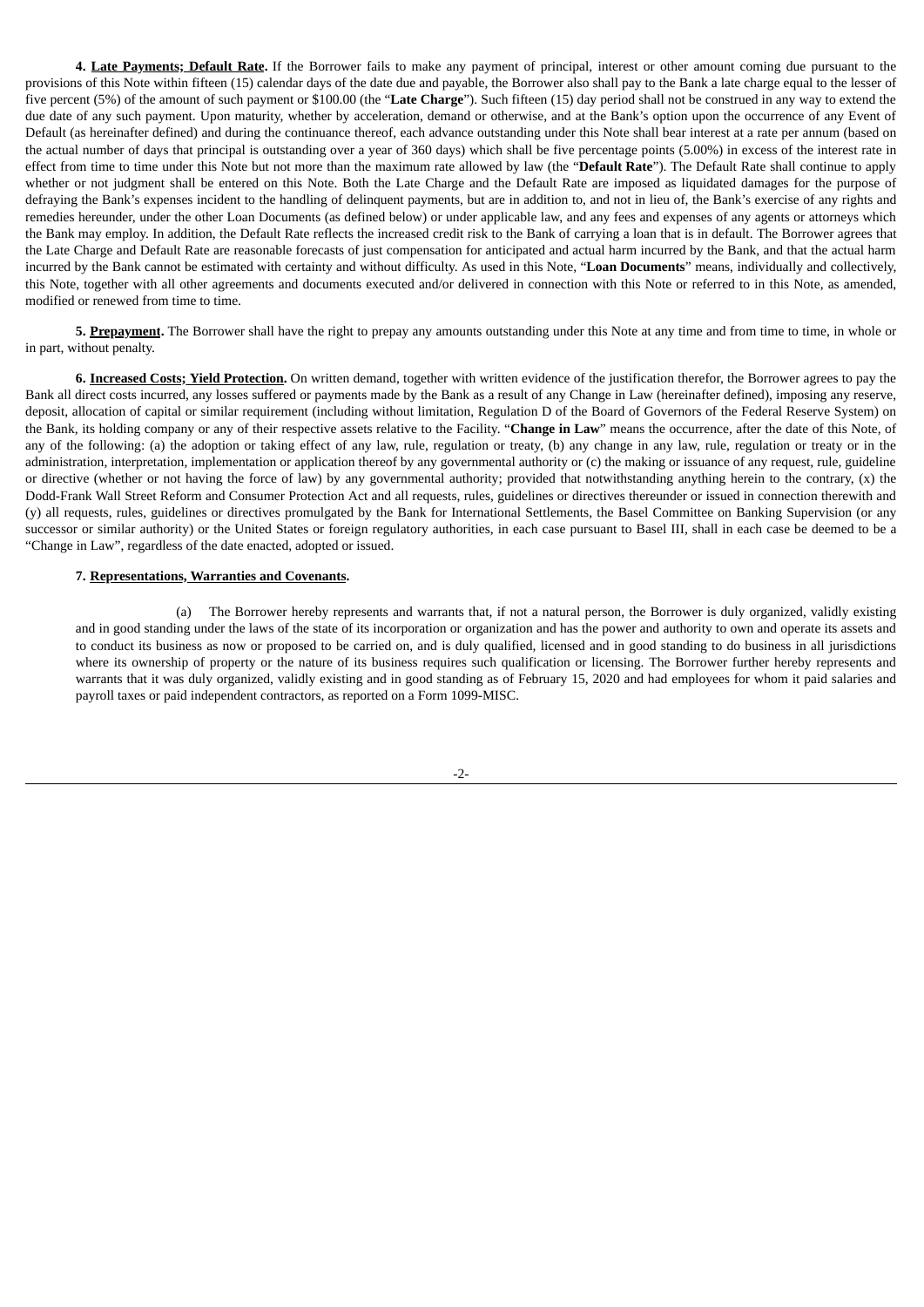(b) The Borrower certifies, acknowledges and agrees that the certifications contained in the Paycheck Protection Program Certification and the Program application delivered to the Bank are true and correct, which certifications are hereby incorporated herein by this reference as if set forth herein.

(c) The Borrower covenants and agrees that the Borrower will do all things necessary to (i) maintain, renew and keep in full force and effect its organizational existence and all rights, permits and franchises necessary to enable it to continue its business as currently conducted; (ii) continue in operation in substantially the same manner as at present, to the extent permitted by applicable law (including without limitation any statute, ordinance, rule or regulation relating to employment practices, pension benefits or environmental, occupational and health standards and controls); and (iii) comply with all laws applicable to the Borrower and to the operation of its business (including without limitation any statute, ordinance, rule or regulation relating to employment practices, pension benefits or environmental, occupational and health standards and controls).

(d) The Borrower covenants and agrees that, without the Bank's prior written consent, the Borrower shall not make or permit any change in (i) the composition of its current executive management; (ii) its ownership or equity structure; or (iii) its form of organization, including a division into two or more entities. The Borrower will not make any distribution of company assets that would adversely affect its financial condition, or transfer (including pledging) or dispose of any assets, except in the ordinary course of business.

(e) The Borrower represents and warrants that (i) the Borrower has full power and authority to enter into the transactions provided for in this Note and the other Loan Documents; (ii) all necessary action to authorize the execution and delivery of this Note and the other Loan Documents has been properly taken; (iii) this Note and the other Loan Documents, when executed and delivered by the Borrower, will constitute the legal, valid and binding obligations of the Borrower enforceable in accordance with their terms; (iv) the Borrower is and will continue to be duly authorized to perform all of the terms and provisions of this Note and the other Loan Documents; (v) there does not exist, either before or after giving effect to the terms of this Note, any default or violation by the Borrower of or under any of the terms, conditions or obligations of any of its governing documents; and (vi) the Borrower does not require the consent of any party with respect to this Note, the other Loan Documents or the Facility except for such consents that have been obtained.

(f) The Borrower covenants and agrees to take all such additional actions and promptly provide to the Bank all additional documents, statements and information as the Bank may require from time to time, in its discretion, in connection with the SBA's requirements or requests under or in respect of the Program or the general standard operating procedures of the SBA.

(g) The Borrower authorizes and directs the Bank to disburse the proceeds of the Facility and to direct payments due under the Facility in accordance with the Disbursement and Payment Authorization Instructions attached to this Note as Exhibit A.

**8. Other Loan Documents.** Notwithstanding any provision to the contrary in any Loan Document or any other collateral security documents that may have been or may in the future be executed and delivered to the Bank, or an agent acting on behalf of the Bank, to secure any obligations of the Borrower to the Bank, this Note is not intended to be secured by real property, and the applicability of any lien on such real property to secure this Note is expressly disclaimed by the Bank.

-3-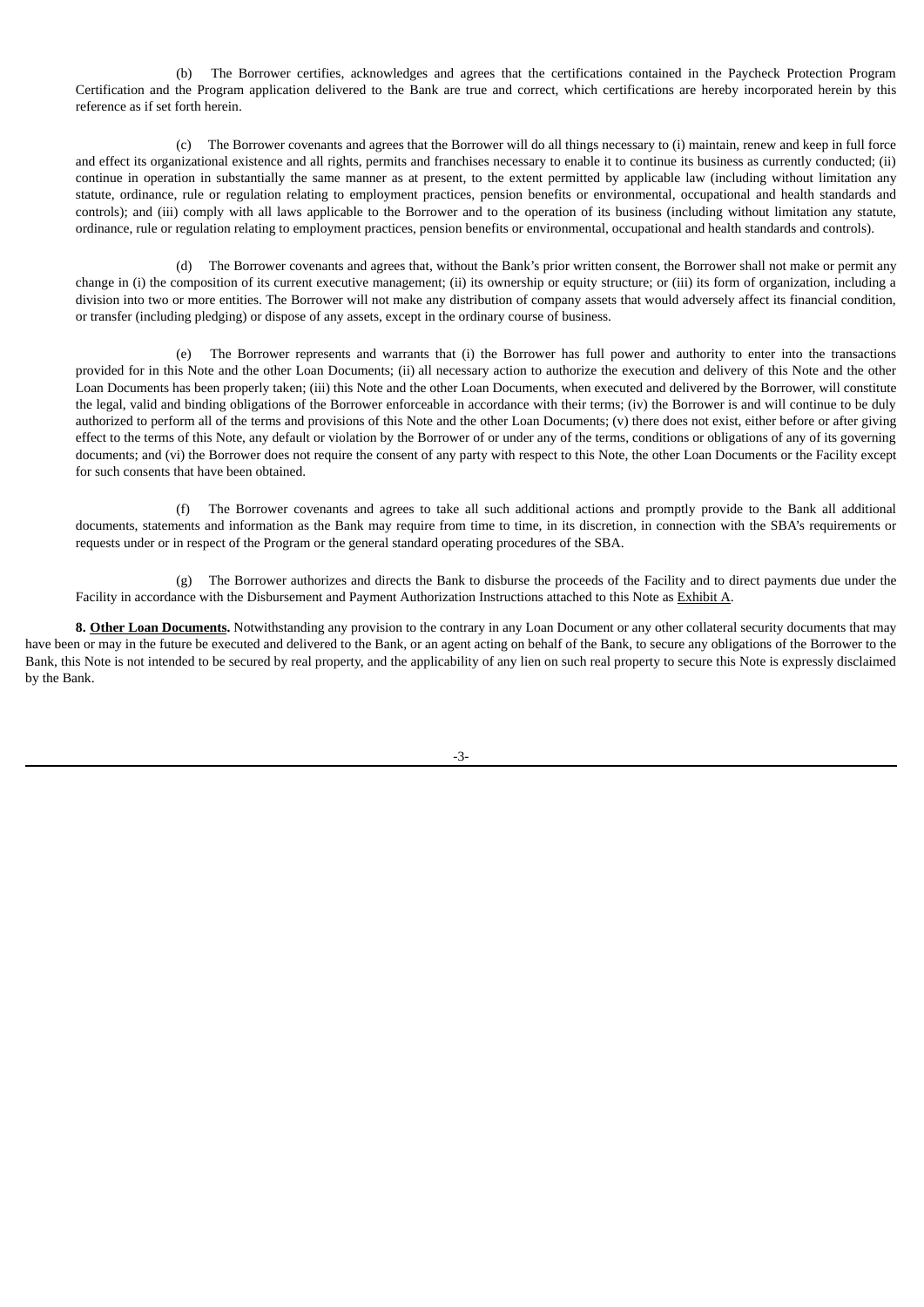**9. Events of Default.** The occurrence of any of the following events will be deemed to be an "**Event of Default**" under this Note: (i) the nonpayment of any principal, interest or other indebtedness under this Note when due; (ii) the occurrence of any event of default or any default and the lapse of any notice or cure period, or the Borrower's failure to observe or perform any covenant or other agreement, under or contained in any Loan Document; (iii) the filing by or against the Borrower of any proceeding in bankruptcy, receivership, insolvency, reorganization, liquidation, conservatorship or similar proceeding (and, in the case of any such proceeding instituted against the Borrower, such proceeding is not dismissed or stayed within 30 days of the commencement thereof, provided that the Bank shall not be obligated to advance additional funds hereunder during such period); (iv) any assignment by the Borrower for the benefit of creditors, or any levy, garnishment, attachment or similar proceeding is instituted against any property of the Borrower held by or deposited with the Bank; (v) the commencement of any foreclosure or forfeiture proceeding, execution or attachment against any collateral securing the obligations of the Borrower to the Bank; (vi) the entry of a final judgment against the Borrower and the failure of the Borrower to discharge the judgment within ten (10) days of the entry thereof; (vii) any merger, consolidation, division or other reorganization of, with or by the Borrower, or the sale or other transfer of all or any substantial part of the Borrower's property or assets; (viii) any change in the Borrower's business, assets, operations, financial condition or results of operations or equity ownership that has or could reasonably be expected to have any material adverse effect on the Borrower; (ix) the Borrower ceases doing business as a going concern; (x) any representation or warranty made by the Borrower to the Bank in any Loan Document or any other documents now or in the future evidencing or securing the obligations of the Borrower to the Bank, is false, erroneous or misleading in any material respect; (xi) the death, incarceration, indictment or legal incompetency of any individual Borrower or, if the Borrower is a partnership or limited liability company, the death, incarceration, indictment or legal incompetency of any individual general partner or member; or (xii) failure of the Borrower to notify the Bank within ten (10) days of any change of the Borrower's address.

Upon the occurrence of an Event of Default: (a) the Bank shall be under no further obligation to make advances hereunder; (b) if an Event of Default specified in clause (iii) or (iv) above shall occur, the outstanding principal balance and accrued interest hereunder together with any additional amounts payable hereunder shall be immediately due and payable without demand or notice of any kind; (c) if any other Event of Default shall occur, the outstanding principal balance and accrued interest hereunder together with any additional amounts payable hereunder, at the Bank's option and without demand or notice of any kind, may be accelerated and become immediately due and payable; (d) at the Bank's option, this Note will bear interest at the Default Rate from the date of the occurrence of the Event of Default; and (e) the Bank may exercise from time to time any of the rights and remedies available under the Loan Documents or under applicable law. The Borrower acknowledges that upon the occurrence of an Event of Default, SBA, as defined below, may be required to pay the Lender under the SBA guarantee, and SBA may then seek recovery on the Facility (to the extent any balance remains after loan forgiveness).

**10. Right of Setoff.** In addition to all liens upon and rights of setoff against the Borrower's money, securities or other property given to the Bank by law, the Bank shall have, with respect to the Borrower's obligations to the Bank under this Note and to the extent permitted by law, a contractual possessory security interest in and a contractual right of setoff against, and the Borrower hereby grants the Bank a security interest in, and hereby assigns, conveys, delivers, pledges and transfers to the Bank, all of the Borrower's right, title and interest in and to, all of the Borrower's deposits, moneys, securities and other property now or hereafter in the possession of or on deposit with, or in transit to, the Bank or any other direct or indirect subsidiary of The PNC Financial Services Group, Inc., whether held in a general or special account or deposit, whether held jointly with someone else, or whether held for safekeeping or otherwise, excluding, however, all IRA, Keogh, and trust accounts. Every such security interest and right of setoff may be exercised without demand upon or notice to the Borrower. Every such right of setoff shall be deemed to have been exercised immediately upon the occurrence of an Event of Default hereunder without any action of the Bank, although the Bank may enter such setoff on its books and records at a later time.

-4-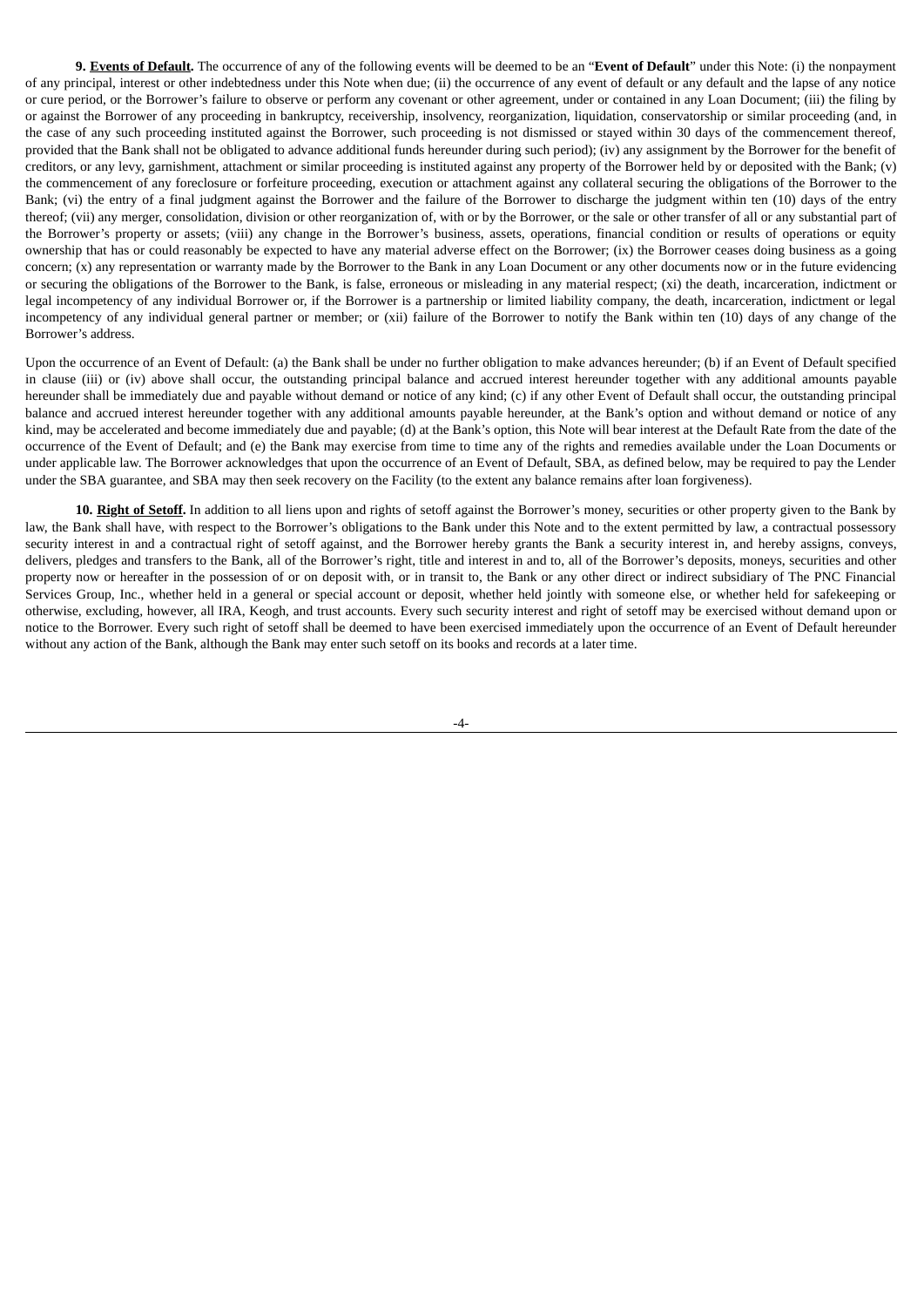**11. Financial and Other Information.** Within forty five (45) days after the Bank's request, the Borrower agrees to deliver any financial and other business and ownership information concerning the Borrower that the Bank may request from time to time, such as annual and interim financial statements (all of which shall be prepared in accordance with generally accepted accounting principles), federal income tax returns. The Borrower also agrees to deliver to the Bank, promptly upon the Bank's request, certification(s) of beneficial owners in the form requested by the Bank (as executed and delivered to the Bank on or prior to the date of this Note and updated from time to time, the "**Certification of Beneficial Owners**"). If the Borrower was required to execute and deliver to the Bank a Certification of Beneficial Owners, (a) the Borrower represents and warrants, as of the date of this Note and as of the date each updated Certification of Beneficial Owners is provided to the Bank, that the information in the Certification of Beneficial Owners is true, complete and correct, and (b) the Borrower agrees to provide confirmation of the accuracy of the information set forth in the Certification of Beneficial Owners, or deliver a new Certification of Beneficial Owners in form and substance acceptable to the Bank, as and when requested by the Bank and/or when any individual identified on the most recent Certification of Beneficial Owners provided to the Bank as a controlling party and/or a direct or indirect individual owner has changed. The Borrower further agrees to provide such other information and documentation as may reasonably be requested by the Bank from time to time for purposes of compliance by the Bank with applicable laws (including without limitation the USA PATRIOT Act and other "know your customer" and anti-money laundering rules and regulations), and any policy or procedure implemented by the Bank to comply therewith. Additionally, the Borrower will keep books and records in a manner satisfactory to the Bank and allow the Bank and SBA to inspect and audit books, records and papers relating to the Borrower's financial or business condition.

**12. Anti-Money Laundering/International Trade Law Compliance.** The Borrower represents and warrants to the Bank, as of the date of this Note, the date of each advance of proceeds under the Facility, the date of any renewal, extension or modification of the Facility, and at all times until the Facility has been terminated and all amounts thereunder have been indefeasibly paid in full, that: (a) no Covered Entity (i) is a Sanctioned Person; (ii) has any of its assets in a Sanctioned Country or in the possession, custody or control of a Sanctioned Person; or (iii) does business in or with, or derives any of its operating income from investments in or transactions with, any Sanctioned Country or Sanctioned Person in violation of any law, regulation, order or directive enforced by any Compliance Authority; (b) the proceeds of the Facility will not be used to fund any operations in, finance any investments or activities in, or, make any payments to, a Sanctioned Country or Sanctioned Person in violation of any law, regulation, order or directive enforced by any Compliance Authority; (c) the funds used to repay the Facility are not derived from any unlawful activity; and (d) each Covered Entity is in compliance with, and no Covered Entity engages in any dealings or transactions prohibited by, any laws of the United States, including but not limited to any Anti-Terrorism Laws. Borrower covenants and agrees that it shall immediately notify the Bank in writing upon the occurrence of a Reportable Compliance Event.

As used herein: "**Anti-Terrorism Laws**" means any laws relating to terrorism, trade sanctions programs and embargoes, import/export licensing, money laundering, or bribery, all as amended, supplemented or replaced from time to time; "**Compliance Authority**" means each and all of the (a) U.S. Treasury Department/Office of Foreign Assets Control, (b) U.S. Treasury Department/Financial Crimes Enforcement Network, (c) U.S. State Department/Directorate of Defense Trade Controls, (d) U.S. Commerce Department/Bureau of Industry and Security, (e) U.S. Internal Revenue Service, (f) U.S. Justice Department, and (g) U.S. Securities and Exchange Commission; "**Covered Entity**" means the Borrower, its affiliates and subsidiaries, all guarantors, pledgors of collateral, all owners of the foregoing, and all brokers or other agents of the Borrower acting in any capacity in connection with the Facility; "**Reportable Compliance Event**" means that any Covered Entity becomes a Sanctioned Person, or is indicted, arraigned, investigated or custodially detained, or receives an inquiry from regulatory or law enforcement officials, in connection with any Anti-Terrorism Law or any predicate crime to any Anti-Terrorism Law, or self-discovers facts or circumstances implicating any aspect of its operations with the actual or possible violation of any Anti-Terrorism Law; "**Sanctioned Country**" means a country subject to a sanctions program maintained by any Compliance Authority; and "**Sanctioned Person**" means any individual person, group, regime, entity or thing listed or otherwise recognized as a specially designated, prohibited, sanctioned or debarred person or entity, or subject to any limitations or prohibitions (including but not limited to the blocking of property or rejection of transactions), under any order or directive of any Compliance Authority or otherwise subject to, or specially designated under, any sanctions program maintained by any Compliance Authority.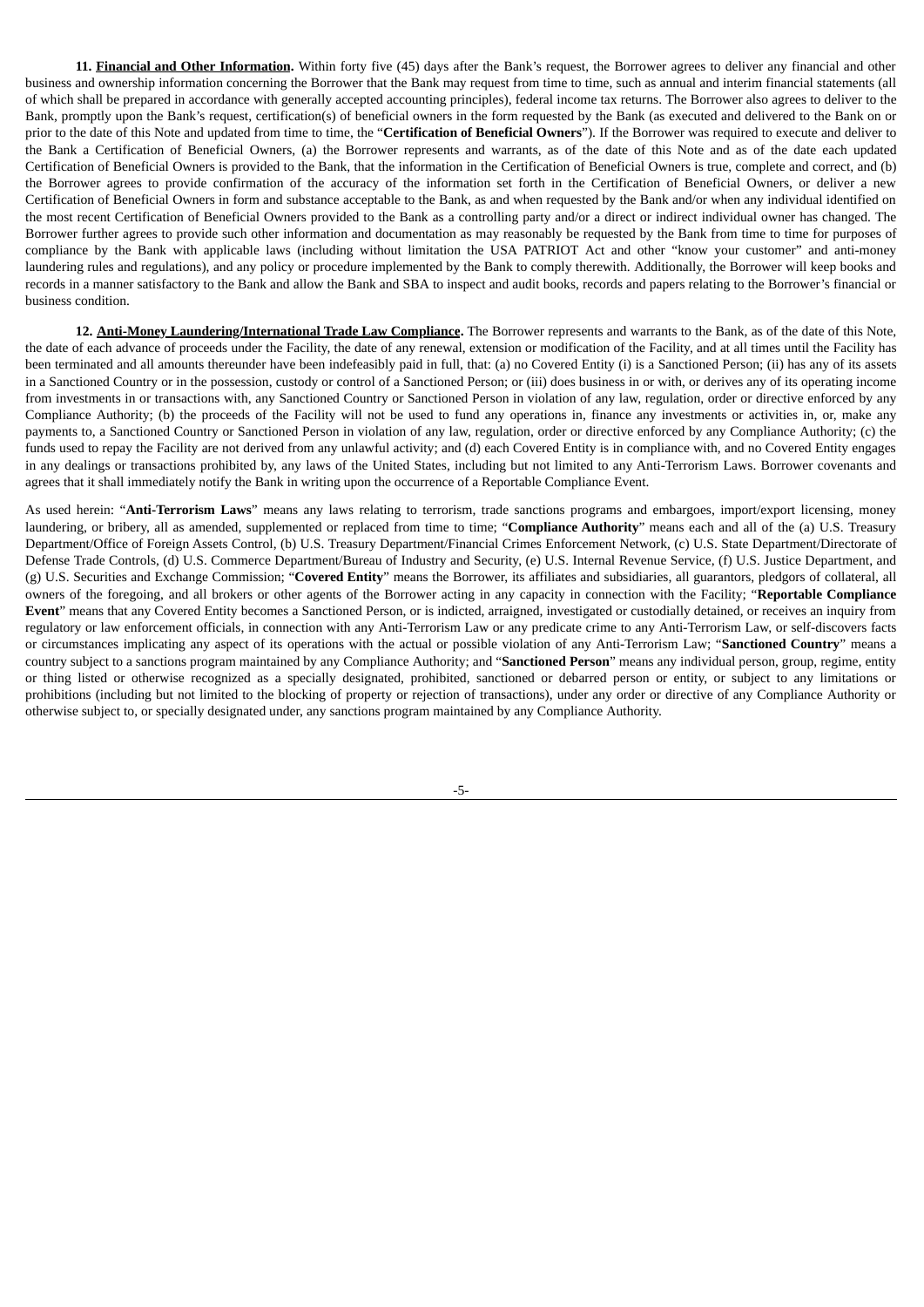**13. Indemnity.** The Borrower agrees to indemnify each of the Bank, each legal entity, if any, who controls, is controlled by or is under common control with the Bank, and each of their respective directors, officers and employees (the "**Indemnified Parties**"), and to defend and hold each Indemnified Party harmless from and against any and all claims, damages, losses, liabilities and expenses (including all fees and charges of internal or external counsel with whom any Indemnified Party may consult and all expenses of litigation and preparation therefor) which any Indemnified Party may incur or which may be asserted against any Indemnified Party by any person, entity or governmental authority (including any person or entity claiming derivatively on behalf of the Borrower), in connection with or arising out of or relating to the matters referred to in this Note or in the other Loan Documents or the use of any advance hereunder, whether (a) arising from or incurred in connection with any breach of a representation, warranty or covenant by the Borrower, or (b) arising out of or resulting from any suit, action, claim, proceeding or governmental investigation, pending or threatened, whether based on statute, regulation or order, or tort, or contract or otherwise, before any court or governmental authority; provided, however, that the foregoing indemnity agreement shall not apply to any claims, damages, losses, liabilities and expenses solely attributable to an Indemnified Party's gross negligence or willful misconduct. The indemnity agreement contained in this Paragraph shall survive the termination of this Note, payment of any advance hereunder and the assignment of any rights hereunder. The Borrower may participate at its expense in the defense of any such action or claim.

**14. Miscellaneous.** All notices, demands, requests, consents, approvals and other communications required or permitted hereunder ("**Notices**") must be in writing (except as may be agreed otherwise above with respect to borrowing requests or as otherwise provided in this Note) and will be effective upon receipt. Notices may be given in any manner to which the parties may agree. Without limiting the foregoing, first-class mail, postage prepaid, facsimile transmission and commercial courier service are hereby agreed to as acceptable methods for giving Notices. In addition, the parties agree that Notices may be sent electronically to any electronic address provided by a party from time to time. Notices may be sent to a party's address as set forth above or to such other address as any party may give to the other for such purpose in accordance with this paragraph. No delay or omission on the Bank's part to exercise any right or power arising hereunder will impair any such right or power or be considered a waiver of any such right or power, nor will the Bank's action or inaction impair any such right or power. The Bank's rights and remedies hereunder are cumulative and not exclusive of any other rights or remedies which the Bank may have under other agreements, at law or in equity. No modification, amendment or waiver of, or consent to any departure by the Borrower from, any provision of this Note will be effective unless made in a writing signed by the Bank, and then such waiver or consent shall be effective only in the specific instance and for the purpose for which given. Notwithstanding the foregoing, the Bank may modify this Note for the purposes of completing missing content or correcting erroneous content, without the need for a written amendment, provided that the Bank shall send a copy of any such modification to the Borrower (which notice may be given by electronic mail). The Borrower agrees to pay on demand, to the extent permitted by law, all costs and expenses incurred by the Bank in the enforcement of its rights in this Note and in any security therefor, including without limitation reasonable fees and expenses of the Bank's counsel. If any provision of this Note is found to be invalid, illegal or unenforceable in any respect by a court, all the other provisions of this Note will remain in full force and effect. The Borrower and all other makers and indorsers of this Note hereby forever waive presentment, protest, notice of dishonor and notice of non-payment. The Borrower also waives all defenses based on suretyship or impairment of collateral. If this Note is executed by more than one Borrower, the obligations of such persons or entities hereunder will be joint and several. This Note shall bind the Borrower and its heirs, executors, administrators, successors and assigns, and the benefits hereof shall inure to the benefit of the Bank and its successors and assigns; provided, however, that the Borrower may not assign this Note in whole or in part without the Bank's written consent and the Bank at any time may assign this Note in whole or in part.

-6-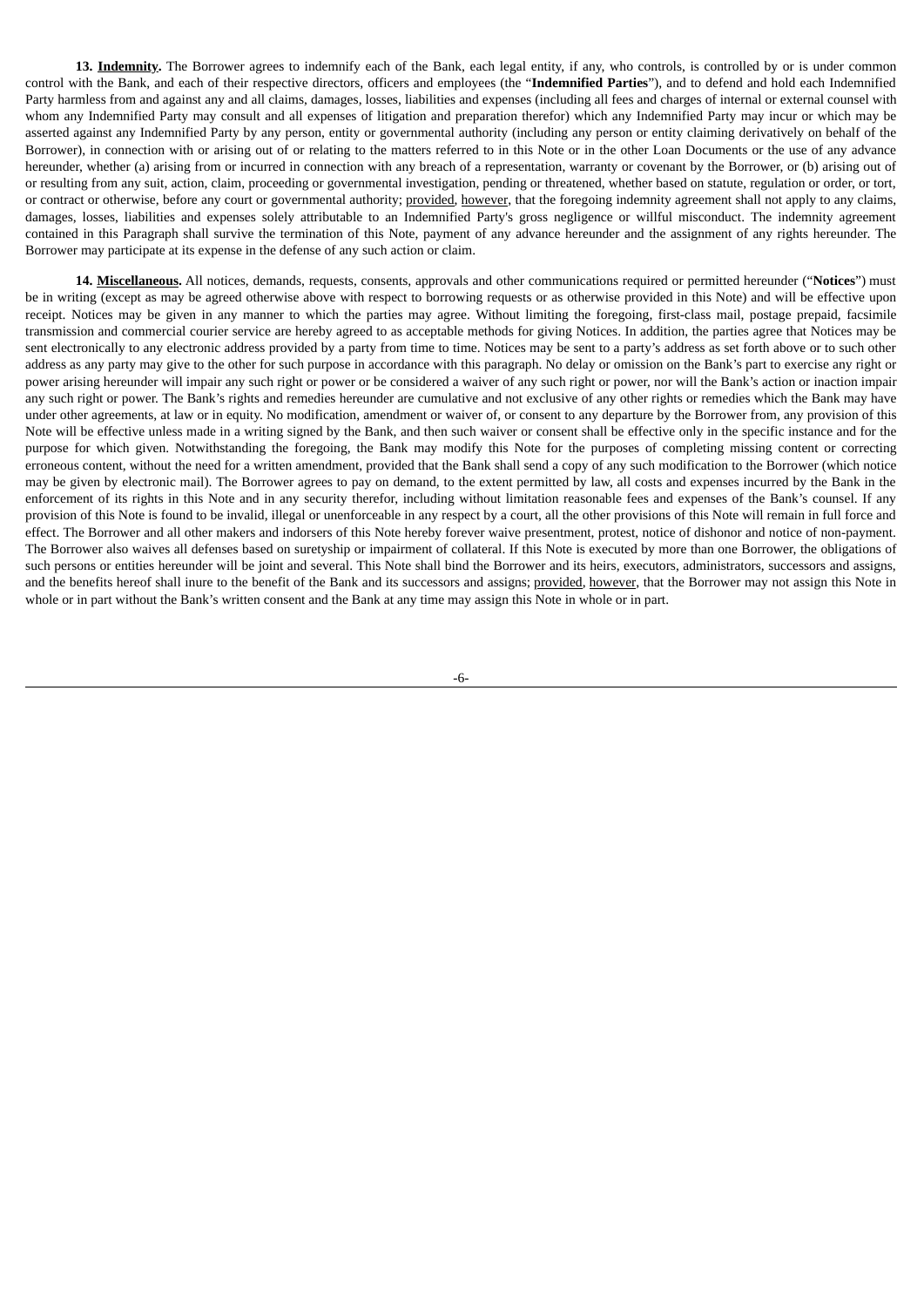This Note has been delivered to and accepted by the Bank and will be deemed to be made in the State of Delaware. **THIS NOTE WILL BE INTERPRETED AND THE RIGHTS AND LIABILITIES OF THE BANK AND THE BORROWER DETERMINED IN ACCORDANCE WITH (I) FEDERAL REGULATIONS, AND (II) TO THE EXTENT NOT PREEMPTED BY FEDERAL LAWS OR REGULATIONS, THE LAWS OF THE STATE OF DELAWARE, EXCLUDING ITS CONFLICT OF LAWS RULES, INCLUDING WITHOUT LIMITATION THE ELECTRONIC TRANSACTIONS ACT (OR EQUIVALENT) IN EFFECT IN THE STATE OF DELAWARE (OR, TO THE EXTENT CONTROLLING, THE LAWS OF THE UNITED STATES OF AMERICA, INCLUDING WITHOUT LIMITATION THE ELECTRONIC SIGNATURES IN GLOBAL AND NATIONAL COMMERCE ACT)**. The Borrower hereby irrevocably consents to the exclusive jurisdiction of any state or federal court in the State of Delaware; provided that nothing contained in this Note will prevent the Bank from bringing any action, enforcing any award or judgment or exercising any rights against the Borrower individually, against any security or against any property of the Borrower within any other county, state or other foreign or domestic jurisdiction. The Borrower acknowledges and agrees that the venue provided above is the most convenient forum for both the Bank and the Borrower. The Borrower waives any objection to venue and any objection based on a more convenient forum in any action instituted under this Note.

**15. Commercial Purpose.** The Borrower represents that the indebtedness evidenced by this Note is being incurred by the Borrower solely for the purpose of acquiring or carrying on a business, professional or commercial activity, and not for personal, family or household purposes.

**16. USA PATRIOT Act Notice.** To help the government fight the funding of terrorism and money laundering activities, Federal law requires all financial institutions to obtain, verify and record information that identifies each Borrower that opens an account. What this means: when the Borrower opens an account, the Bank will ask for the business name, business address, taxpayer identifying number and other information that will allow the Bank to identify the Borrower, such as organizational documents. For some businesses and organizations, the Bank may also need to ask for identifying information and documentation relating to certain individuals associated with the business or organization.

**17. Authorization to Obtain Credit Reports.** By signing below, each person, who is signing in his or her individual capacity, requests and provides written authorization to the Bank or its designee (and any assignee or potential assignee hereof) to obtain such individual's personal credit profile from one or more national credit bureaus. This authorization extends to obtaining a credit profile in (i) considering an application for credit that is evidenced, guaranteed or secured by this document, (ii) assessing creditworthiness and (iii) considering extensions of credit, including on an ongoing basis, as necessary for the purposes of (a) update, renewal or extension of such credit or additional credit, (b) reviewing, administering or collecting the resulting account and (c) reporting on the repayment and satisfaction of such credit obligations. By signing below, such individual further ratifies and confirms his or her prior requests and authorizations with respect to the matters set forth herein. For the avoidance of doubt, this provision does not apply to persons signing below in their capacities as officers or other authorized representatives of entities, organizations or governmental bodies.

**18. Electronic Signatures and Records.** Notwithstanding any other provision herein, the Borrower agrees that this Note, the Loan Documents, any amendments thereto, and any other information, notice, signature card, agreement or authorization related thereto (each, a "**Communication**") may, at the Bank's option, be in the form of an electronic record. Any Communication may, at the Bank's option, be signed or executed using electronic signatures. For the avoidance of doubt, the authorization under this paragraph may include, without limitation, use or acceptance by the Bank of a manually signed paper Communication which has been converted into electronic form (such as scanned into PDF format) for transmission, delivery and/or retention.

-7-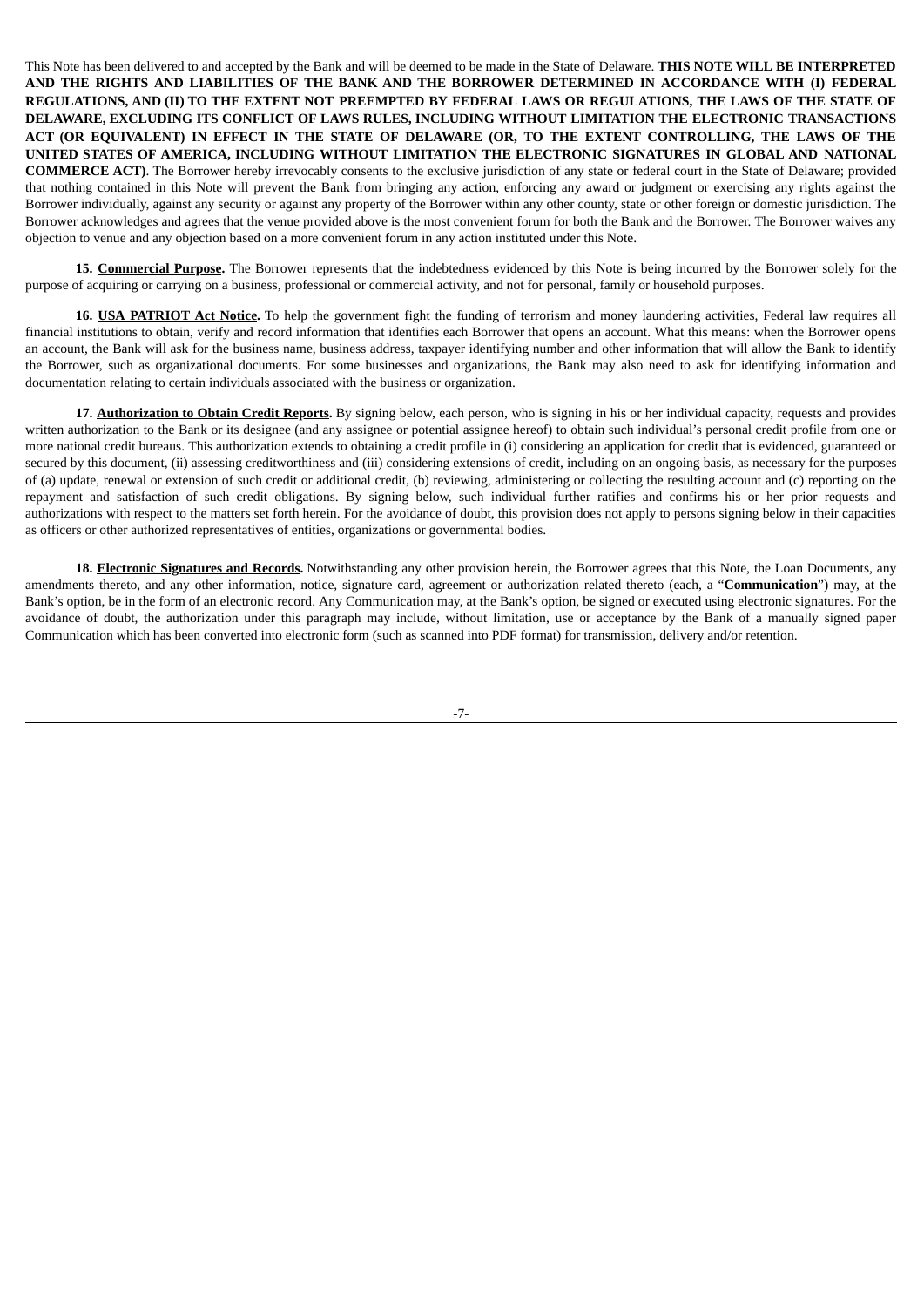**19. Depository.** Unless the Bank otherwise agrees, the Borrower will establish and maintain with the Bank the Borrower's primary depository accounts.

**20. Federal Law.** When the U.S. Small Business Administration ("**SBA**") is the holder, this Note will be interpreted and enforced under federal law, including SBA regulations. The Bank or SBA may use state or local procedures for filing papers, recording documents, giving notice, foreclosing liens, and other purposes. By using such procedures, SBA does not waive any federal immunity from state or local control, penalty, tax, or liability. As to this Note, the Borrower may not claim or assert against SBA any local or state law to deny any obligation, defeat any claim of SBA, or preempt federal law.

**21. Non-Recourse.** The Borrower and SBA shall have no recourse against any individual shareholder, member or partner of the Borrower for nonpayment of the Facility, except to the extent that such shareholder, member or partner uses the loan proceeds for an unauthorized purpose.

#### **22. DISPUTE RESOLUTIONS.**

**(a) WAIVER OF JURY TRIAL. FOR ANY DISPUTE THAT IS NOT ARBITRATED, AND TO THE EXTENT PERMITTED BY APPLICABLE LAW, THE BORROWER AND THE BANK IRREVOCABLY WAIVES ANY AND ALL RIGHTS THE BORROWER OR THE BANK MAY HAVE TO A TRIAL BY JURY IN ANY ACTION, PROCEEDING OR CLAIM OF ANY NATURE RELATING TO THIS NOTE, ANY DOCUMENTS EXECUTED IN CONNECTION WITH THIS NOTE OR ANY TRANSACTION CONTEMPLATED IN ANY OF SUCH DOCUMENTS. THE BORROWER ACKNOWLEDGES THAT THE FOREGOING WAIVER IS KNOWING AND VOLUNTARY.**

**(b) ARBITRATION OF DISPUTES**. The Borrower or the Bank may elect to submit any and all disputes arising out of or relating to the Loan Documents or any breach thereof (a "**Dispute**") to binding arbitration

(i) Arbitration. Any arbitration shall be conducted pursuant to and in accordance with the AAA Commercial Arbitration Rules and, where applicable, the Supplementary Rules for Large, Complex Commercial Disputes, and judgment upon the award rendered by the arbitrator may be entered in any court having jurisdiction thereof. Such arbitration shall be conducted in a mutually acceptable location. Except as expressly set forth below, the procedures specified herein shall be the sole and exclusive procedures for the resolution of Disputes; provided, however, that the Borrower or the Bank may seek provisional or ancillary remedies, such as preliminary injunctive relief, from a court having jurisdiction, before, during or after the pendency of any arbitration proceeding. The institution and maintenance of any action for such judicial relief, or pursuit of provisional or ancillary remedies, shall not constitute a waiver of the right or obligation of any party to submit any claim or dispute to arbitration. Nothing herein shall in any way limit or modify any remedies available to the Bank under the Loan Documents or otherwise at law or in equity.

(ii) Motion Practice. In any arbitration hereunder, the arbitrator(s) shall decide any prehearing motions which are substantially similar to pre-hearing motions to dismiss for failure to state a claim or motions for summary adjudication.

(iii) Discovery. Discovery shall be limited to the pre-hearing exchange of all documents which the Borrower and the Bank intend to introduce at the hearing and any expert reports prepared by any expert who will testify at the hearing.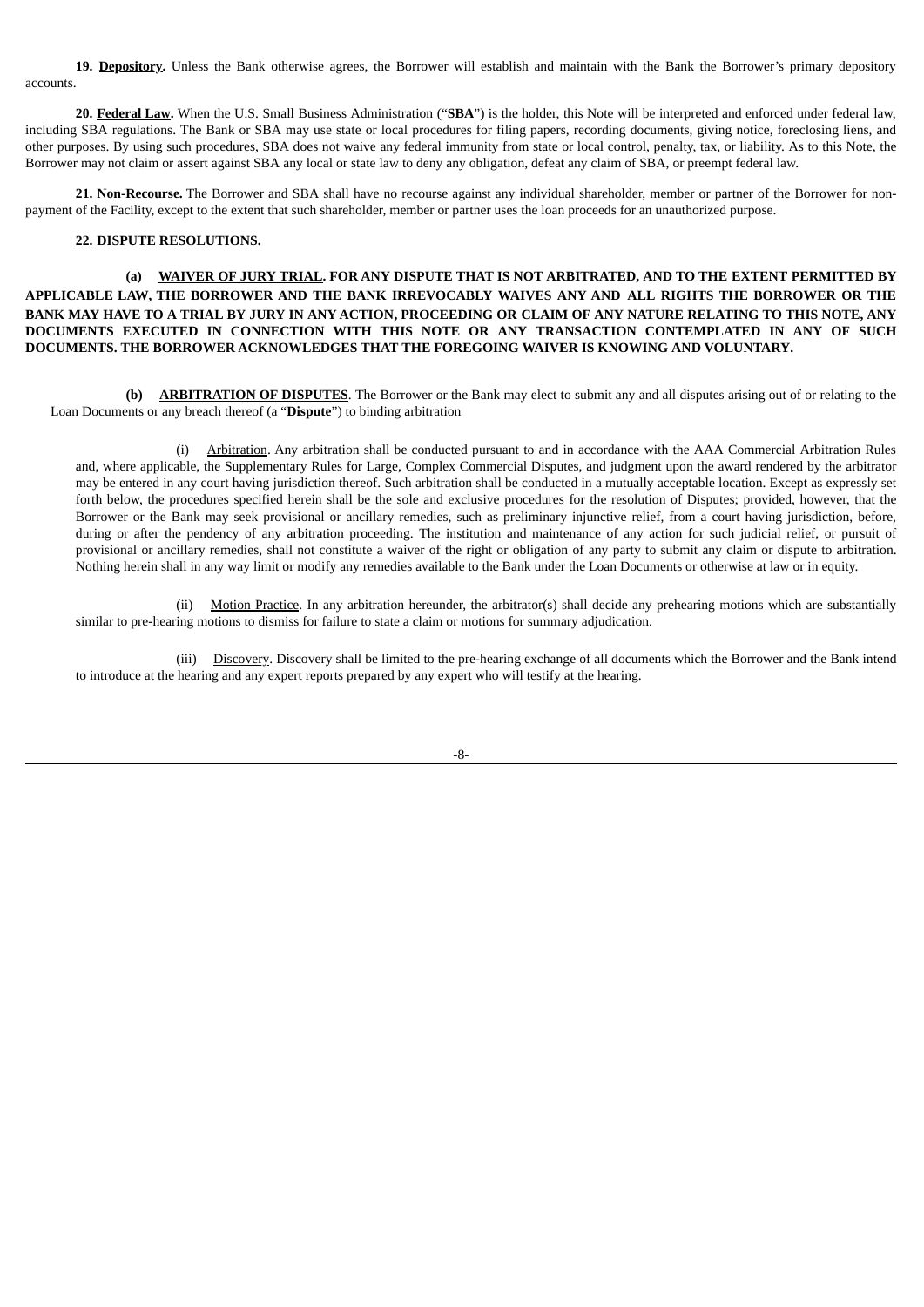(iv) Sequential Hearing Days. At the administrative conference conducted by the AAA, the Borrower and the Bank and the AAA shall determine how to ensure that the hearing is started and completed on sequential hearing days. Potential arbitrators shall be informed of the anticipated length of the hearing and they shall not be subject to appointment unless they agree to abide by the parties' intent that, absent exigent circumstances, the hearing shall be conducted on sequential days.

(v) Award. The award of the arbitrator(s) shall be accompanied by a statement of the reasons upon which such award is based.

(vi) Fees and Expenses. The Borrower and the Bank shall each bear equally all fees and costs and expenses of the arbitration, and each shall bear its own legal fees and expenses and the costs of its experts and witnesses; provided, however, that if the arbitration panel shall award to a party substantially all relief sought by such party, then, notwithstanding any applicable governing law provisions, the other party shall pay all costs, fees and expenses incurred by the prevailing party and such costs, fees and expenses shall be included in such award.

(vii) Confidentiality of Disputes. The entire procedure shall be confidential and none of the parties nor arbitrator(s) may disclose the existence, content, or results of any arbitration hereunder without the written consent of all parties to the Dispute, except (i) to the extent disclosure is required to enforce any applicable arbitration award or may otherwise be required by law and (ii) that either party may make such disclosures to its regulators, auditors, accountants, attorneys and insurance representatives. No conduct, statements, promises, offers, views, or opinions of any party involved in an arbitration hereunder shall be discoverable or admissible for any purposes in litigation or other proceedings involving the parties to the Dispute and shall not be disclosed to anyone not an agent, employee, expert, witness, or representative for any of such parties.

(viii) **CLASS ACTION WAIVER. THE BORROWER HEREBY WAIVES, WITH RESPECT TO ANY DISPUTE: (I) THE RIGHT TO PARTICIPATE IN A CLASS ACTION, PRIVATE ATTORNEY GENERAL ACTION OR OTHER REPRESENTATIVE ACTION IN COURT OR IN ARBITRATION, EITHER AS A CLASS REPRESENTATIVE OR CLASS MEMBER; AND (II) THE RIGHT TO JOIN OR CONSOLIDATE CLAIMS WITH CLAIMS OF ANY OTHER PERSON**. The foregoing waiver is referred to herein as the "**class action waiver**". The Bank and the Borrower agree that no arbitrator shall have authority to conduct any arbitration in violation of the class action waiver or to issue any relief that applies to any person or entity other than the Borrower and/or the Bank individually. The parties acknowledge that this class action waiver is material and essential to the arbitration of any claims and is non-severable from this Dispute Resolution section. If the class action waiver is voided, found unenforceable, or limited with respect to any claim for which the Borrower seeks class-wide relief, then this Dispute Resolution section (except for this sentence) shall be null and void with respect to such claim, subject to the right to appeal the limitation or invalidation of the class action waiver. However, this Dispute Resolution section shall remain valid with respect to all other claims and Disputes. The parties acknowledge and agree that under no circumstances will a class action be arbitrated.

(ix) Applicability of Federal Arbitration Act. This Note evidences transaction(s) in interstate commerce, and thus the Federal Arbitration Act governs the interpretation and enforcement of this Dispute Resolution section.

# **REMAINDER OF PAGE INTENTIONALLY LEFT BLANK**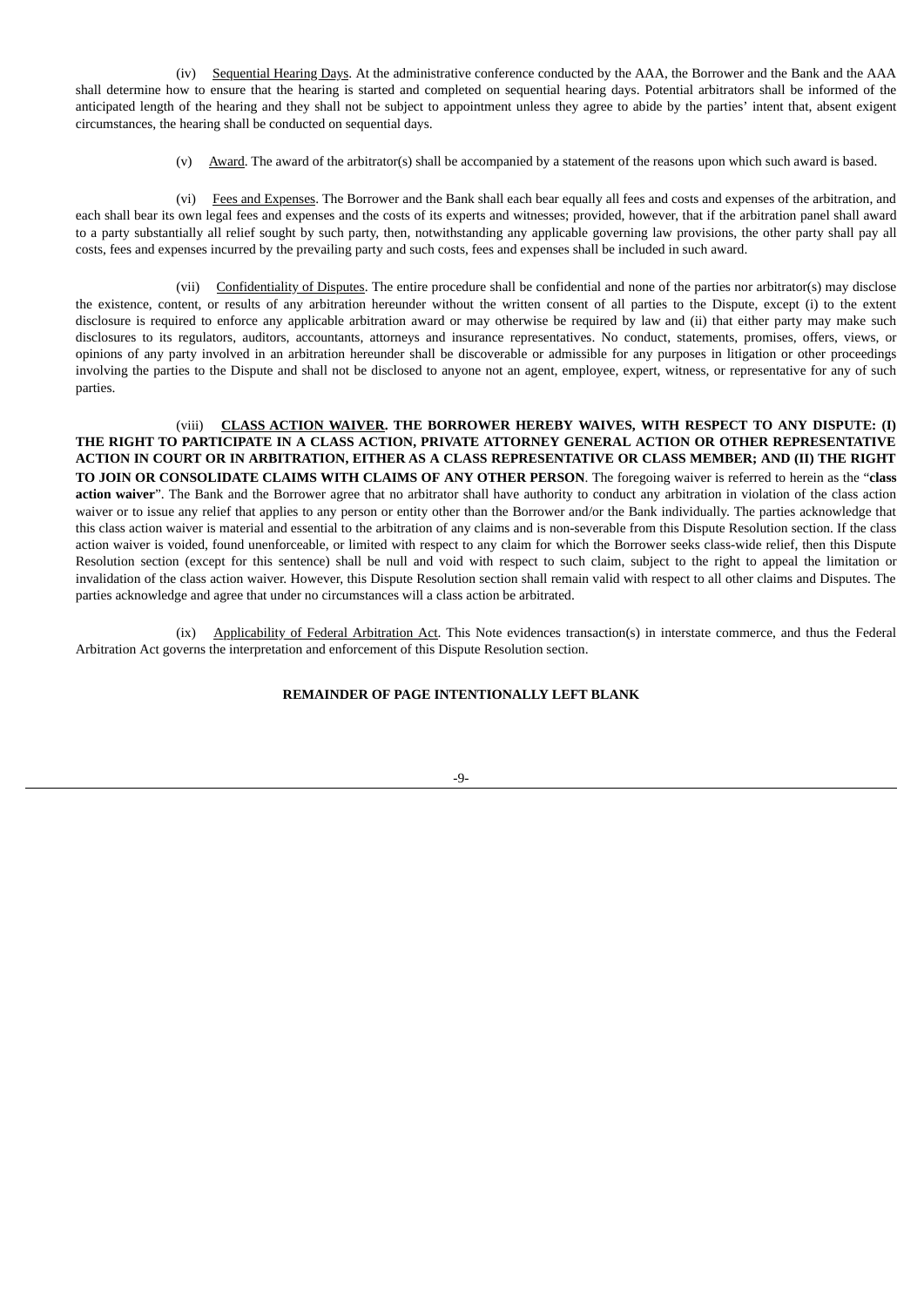**If the Borrower is a legal entity, the undersigned certifies to the Bank that the undersigned (individually and collectively if more than one, the "Authorized Representative") is and was authorized and directed to (i) execute and deliver, including to electronically execute and deliver, in the name of and on behalf of the Borrower, this Note and any other documents executed in connection with this Note or the Facility, all in such form as may be requested by the Bank or required under the Program and any of which may contain a provision waiving the right to trial by jury; (ii) execute and deliver to or in favor of, including to electronically execute and deliver to or in favor of, the Bank any amendments, modifications, renewals or supplements of or to any of the foregoing agreements, documents or instruments; (iii) take any other action requested, required or deemed advisable by the Bank in order to effectuate the foregoing; and (iv) delegate the foregoing duties to other representatives of the Borrower. The undersigned further certifies that the Authorized Representative holds the office, title or status with the Borrower specified below the Authorized Representative's signature.**

**The Borrower acknowledges that it has read and understands all the provisions of this Note, including the waiver of jury trial, arbitration and class action waiver, and has been advised by counsel as necessary or appropriate, or has elected not to seek the advice of counsel.**

**WITNESS** the due execution hereof as a document under seal, as of the date first written above, with the intent to be legally bound hereby.

### **AUTOWEB, INC.**

By: /s/ Jared Rowe Jared Rowe, Chief Executive Officer

By: /s/ Joseph Hannon Joseph P. Hannon, Chief Financial Officer

#### -10-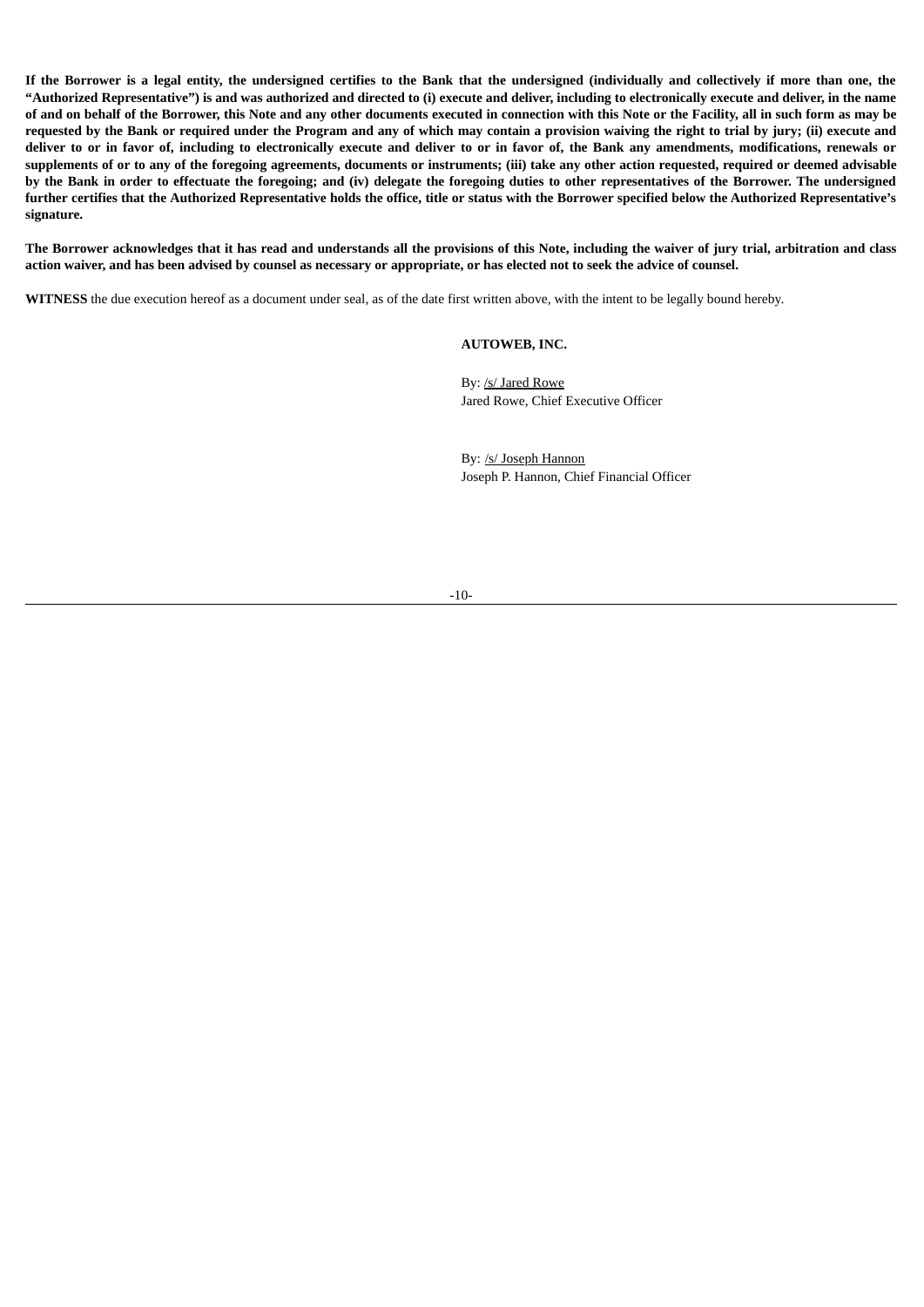### **EXHIBIT A TO PAYCHECK PROTECTION PROGRAM TERM NOTE**

## **DISBURSEMENT AND PAYMENT AUTHORIZATION INSTRUCTIONS**

# **Loan Disbursement Authorization:**

Borrower authorizes and directs the Bank to disburse the proceeds of the Facility as directed below. Each authorized representative of the Borrower is authorized to make this request, the Bank is entitled to rely conclusively on the below instructions to make disbursements in the amount and manner specified.

### **Disbursements**

Disburse the proceeds of the Facility into the Borrower's demand deposit account with PNC Bank, Account No. [Redacted]

## **Automatic Payment Authorization Under Facility:**

The Borrower irrevocably authorizes and directs the Bank to charge any deposit account identified above and maintained at the Bank (or such other account at the Bank as the undersigned may designate to the Bank in writing from time to time) for all payments of principal and interest due or fees on the Facility, and to debit such account for the amount of such payments on the date each payment is due. The Borrower acknowledges and agrees that, to the extent there are insufficient funds in any such account to pay the required amounts when due, the Borrower shall immediately pay to the Bank all sums remaining unpaid. This authorization supplements, and does not limit, the Bank's rights under the promissory note(s) and other documents evidencing or securing the Facility. The Bank is entitled to rely conclusively on this authorization until this authorization is terminated by the Bank or the Borrower, and the Bank has had a reasonable time to act thereon.

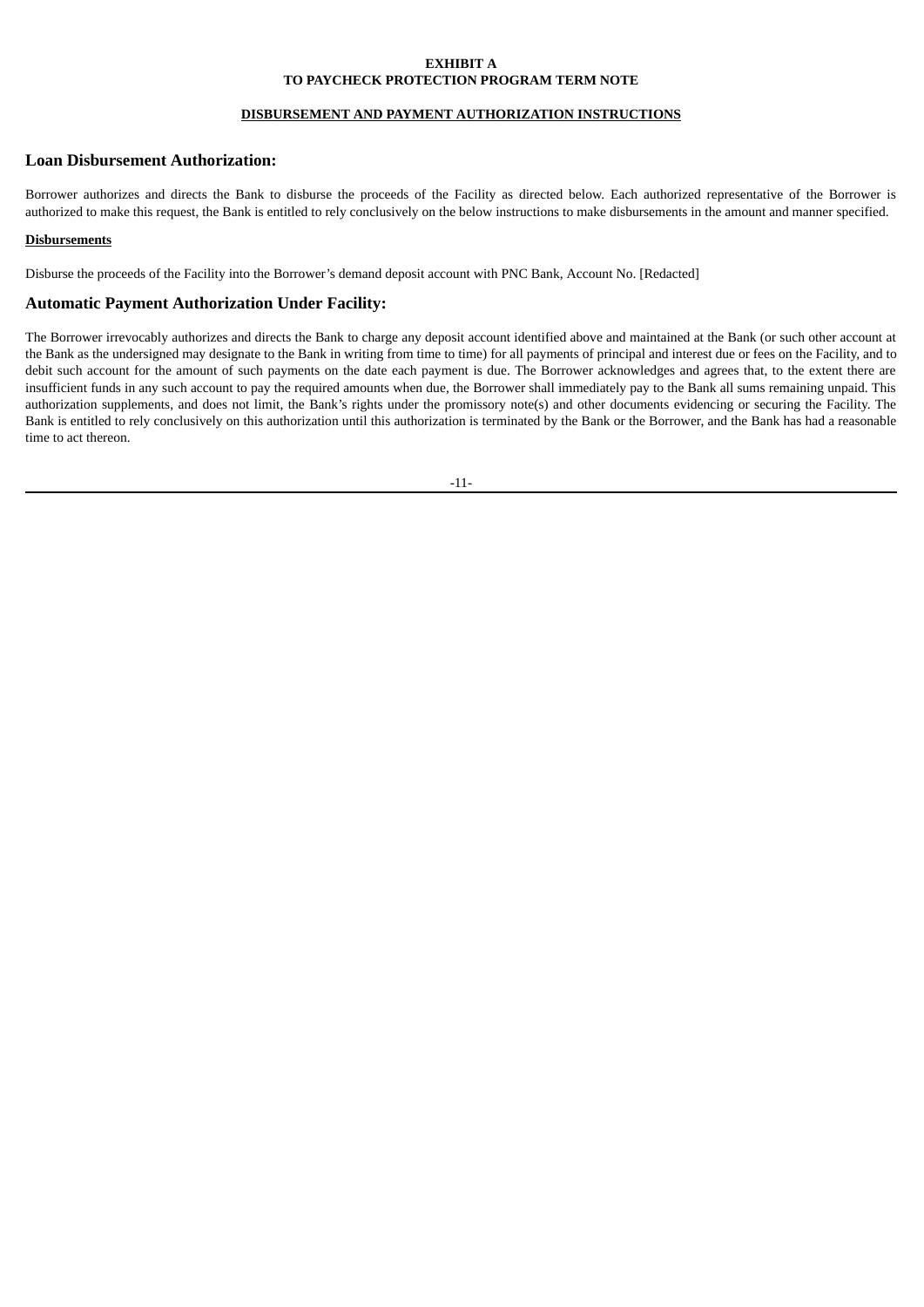

# **Paycheck Protection Program Certification**

April 16, 2020

AUTOWEB, INC. (the "**Borrower**") has applied to PNC Bank, National Association (the **"Bank"**) for a Small Business Association ("**SBA**") 7(a) Paycheck Protection Program loan (the "**PPP Loan**").

The below signer understands that the statements made in this certification are part of the agreement with the Bank and that the Bank will rely on these statements when deciding whether or not to make the PPP Loan.

I certify, acknowledge and agree that I am an authorized officer of the Borrower and am authorized on behalf of the Borrower to certify to the statements provided in this application, and that the following are true and correct statements:

- 1. The Borrower was in operation on February 15, 2020 and, if Borrower is not a self-employed worker or independent contractor, had employees for whom it paid salaries and payroll taxes or paid independent contractors, as reported on a Form 1099-MISC.
- 2. The uncertainty of current economic conditions makes necessary the PPP Loan request to support the ongoing operations of the Borrower.
- 3. The proceeds of the PPP Loan will (a) solely be used to retain workers and maintain payroll or make mortgage interest payments, lease payments, and utility payments (the **"Permitted Loan Purpose**"), and (b) be allocated as set forth in the Borrower's application for the PPP Loan. At least 75 percent of the proceeds of the PPP Loan will be used for payroll expenses. If the funds are knowingly used for unauthorized purposes, the federal government may hold the undersigned and the Borrower legally liable such as for charges of fraud.
- 4. Documentation verifying the number of full-time equivalent employees on the Borrower's payroll as well as the dollar amounts of payroll costs, covered mortgage interest payments, covered rent payments, and covered utilities for the eight week period following the disbursement of the PPP Loan will be provided to the Bank.
- 5. The Borrower understands and agrees that loan forgiveness may be provided if the Borrower uses all of the loan proceeds for the Permitted Loan Purpose. The actual amount forgiven will be determined in accordance with the requirements of the Program, including the provisions of Section 1106 of the Coronavirus Aid, Relief, and Economic Security Act (CARES Act) (P.L. 116-136), and in no event may more than 25 percent of the forgiven amount be attributable to non-payroll costs.
- 6. The Borrower does not have any other PPP Loan applications pending and will not apply for another PPP Loan. During the period beginning on February 15, 2020 and ending on December 31, 2020 Borrower has not received and will not receive another PPP Loan.
- 7. The Borrower shall notify the Bank if the Borrower received an EIDL between January 31, 2020 and April 3, 2020 and the proceeds of such EIDL were or are used to retain workers and maintain payroll; the proceeds of the PPP Loan must be used to refinance any such EIDL.
- 8. The information provided in the PPP Loan application and the information provided in all supporting documents and forms is true and accurate in all material respects. The Borrower and the undersigned understand that knowingly making a false statement to obtain a guaranteed loan from SBA is punishable under the law, including under 18 USC 1001 and 3571 by imprisonment of not more than five years and/or a fine of up to \$250,000; under 15 USC 645 by imprisonment of not more than two years and/or a fine of not more than \$5,000; and, if submitted to a federally insured institution, under 18 USC 1014 by imprisonment of not more than thirty years and/or a fine of not more than \$1,000,000.

-1-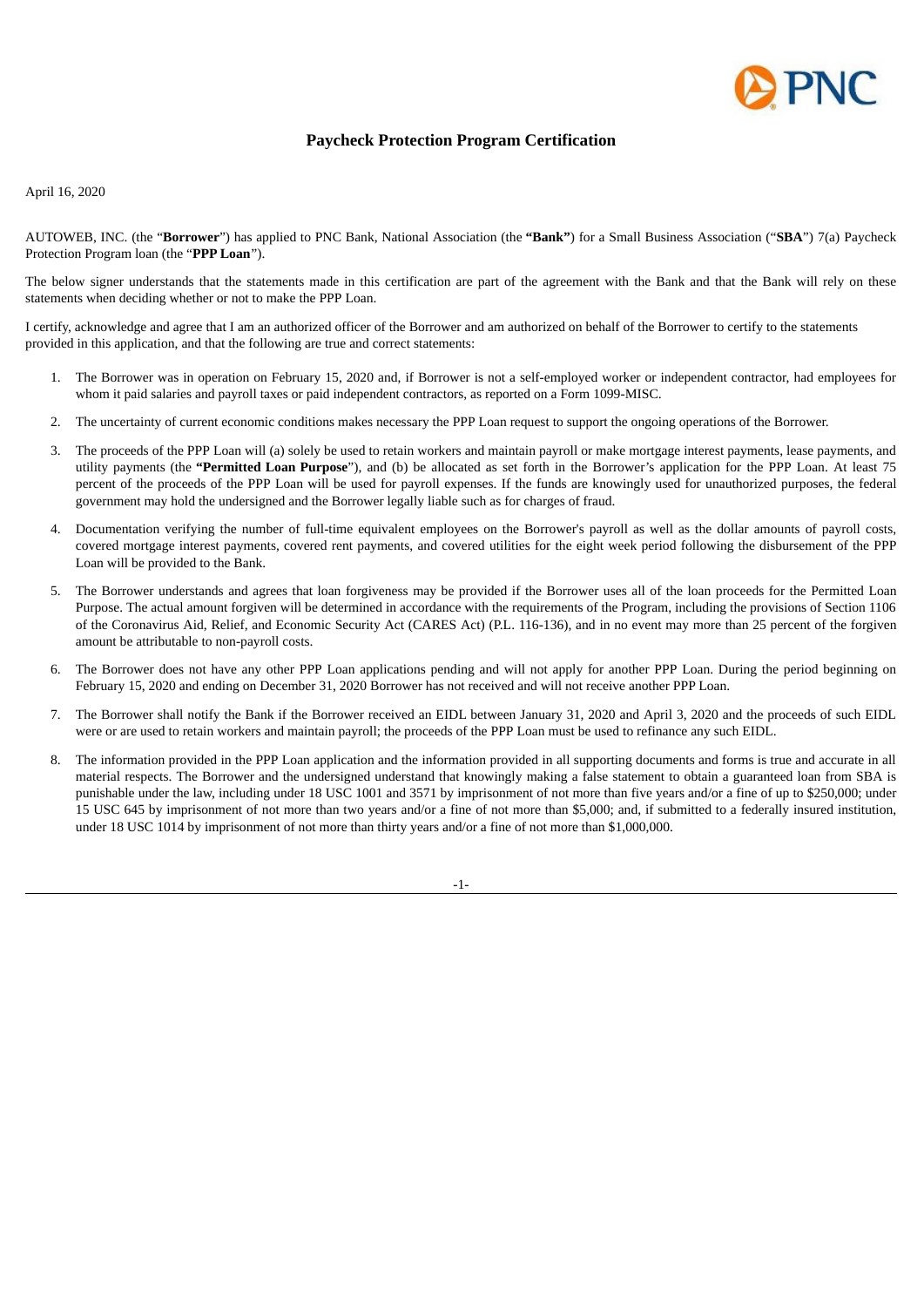9. The Borrower acknowledges that the Bank will confirm the eligible PPP Loan amount using the Borrower's tax information that it has submitted, including without limitation, tax returns and tax transcripts (collectively, the "**Tax Information**"). The Borrower affirms that the Tax Information is identical to that submitted to the Internal Revenue Service. The Borrower also understands, acknowledges, and agrees that the Bank can share the Borrower's Tax Information with (i) the SBA's authorized representatives, including authorized representatives of the SBA Office of Inspector General, (ii) the Bank's affiliates, and its and their respective directors, officers, employees, agents and advisors (the "**Representatives**"), and (iii) any actual or potential owners of a credit facility extended by the Bank or its Representatives to the Borrower, any acquirers of any beneficial or other interest in such credit facility, guarantor, servicers or service providers for such parties, and their successors and/or assigns (the "**Other Loan Participants**") for the purpose of (w) compliance with SBA Loan Program Requirements and all SBA reviews, (x) originating, maintaining, managing, monitoring, servicing, selling, insuring, and securitizing a credit facility; (y) enforcing any of its rights or remedies under the loan documents applicable to such credit facility (including, without limitation, in connection with any collection action related thereto) or (z) as otherwise permitted by applicable laws, including state and federal privacy and data security laws, or if required to do so by legal process, regulation or law, or in defense of any claims or causes of action against the Bank or any of its Representatives.

### **AUTOWEB, INC.**

By: /s/ Jared Rowe Jared Rowe, Chief Executive Officer

By: /s/ Joseph Hannon Joseph P. Hannon, Chief Financial Officer